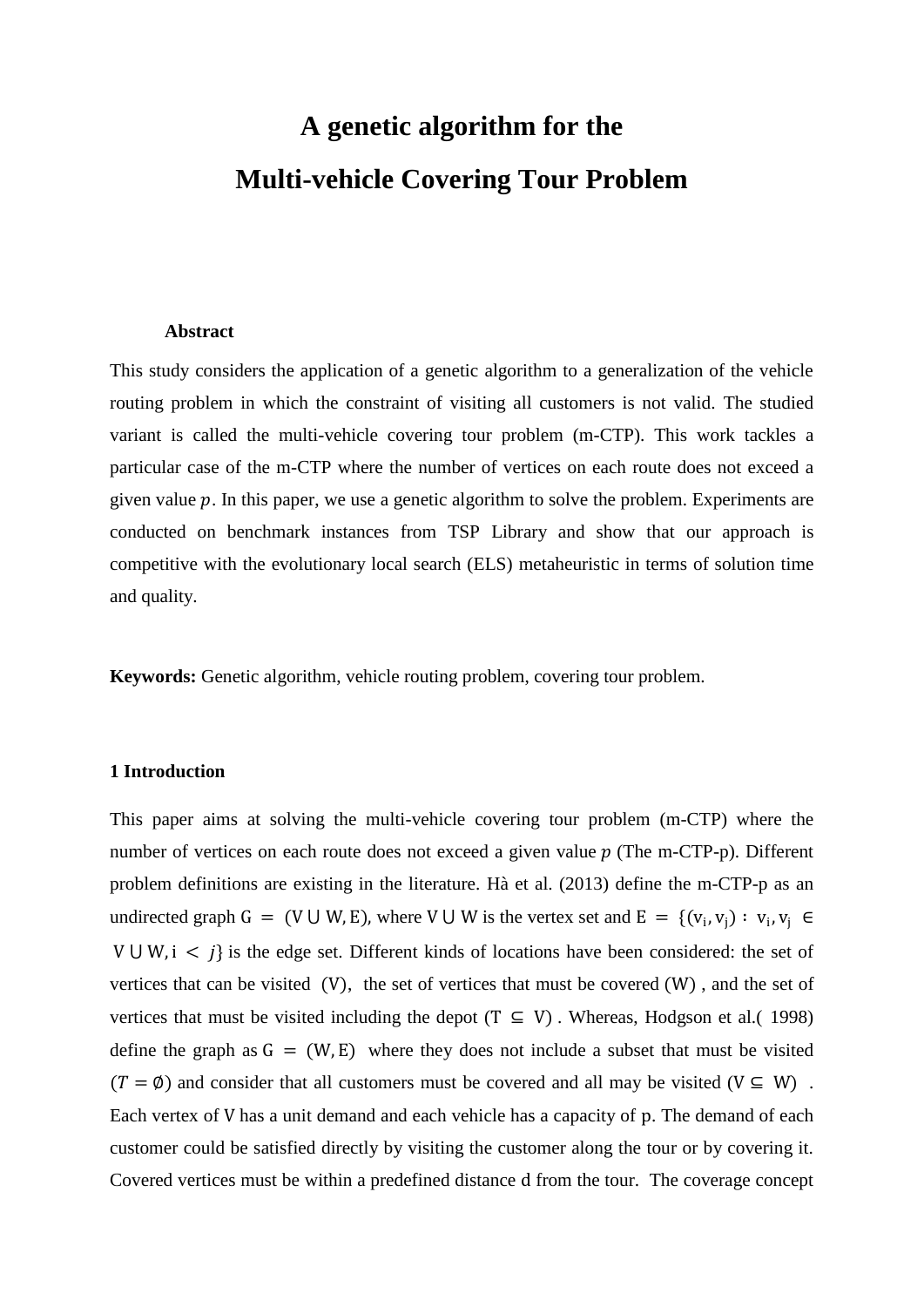is used to deal with numerous real situations where there exists a restriction in some resources (time, vehicle,..) that prevents the visit of some customers. For example researchers apply the m-CTP to solve the problem of disaster relief and also to solve the problem of vaccination campaigns.

In this work, we consider a m-CTP-p variant that consists in finding m vehicle routes while minimizing the total cost and satisfying the following constraints:

(i) Each vehicle route starts and ends at the depot,

(ii) Each vertex of T belongs to exactly one route while each vertex of  $V \setminus T$  belongs to at most one route,

(iii) Each vertex of W must be covered by a route,

(iv)The number of vertices on a route (excluding the depot) is less than a given value p while the constraint on the length of each route is relaxed.

## **3 A Genetic algorithm for the m-CTP-p**

The Genetic Algorithms (GA) prove their effectiveness in many combinatorial problems, including vehicle routing problems (VRP). The GA is a population based approach where a set of genetic operators is applied to select parent solutions from the population and produce offspring solutions. This work describes a GA developed to solve the m-CTP-p. We assume that the total distance travelled represents the fitness of each solution. In the following we start by defining the different elements of the solution in the population, then we present the different genetic operators used in our algorithm. After that, we evaluate the fitness of each individual in the population.

## **Solution representation**

The initial population was built by generating randomly an initial set of solutions. Each solution contains a set of vertices that must be visited,  $T$ , and some vertices from  $V$  to cover the total vertices in  $W$ . We evaluate the fitness function of each individual from the population and initialize the best one.

## **Genetic operators**

In this step we present three genetics operators: Selection, Crossover and mutation. The first one consists of selecting two parent solutions from the initial population. We use the roulette wheel selection to select these parents. Then, as a second operator, we use one point crossover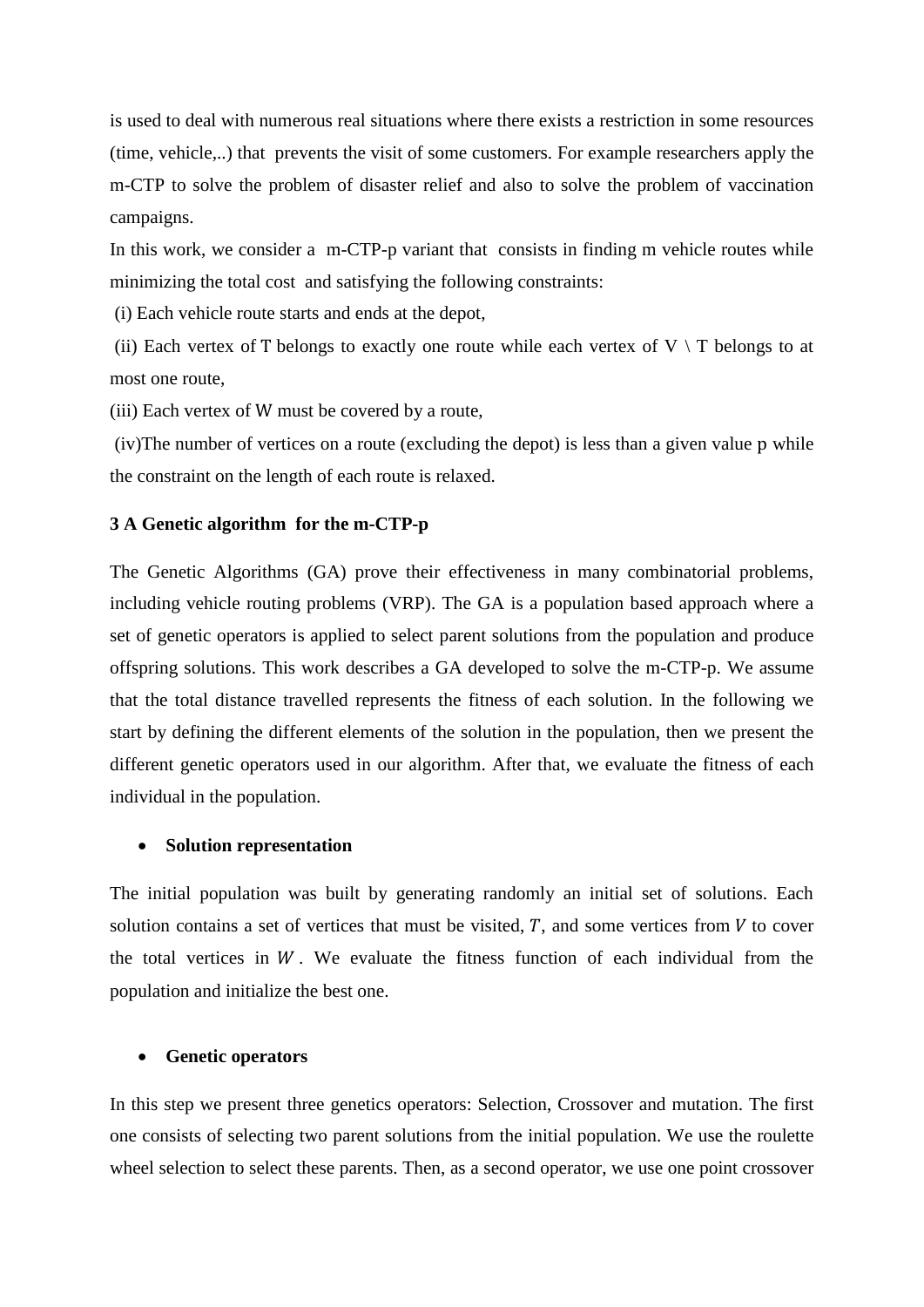procedure to produce an offspring. The procedure start by selecting randomly a crossing point cp from the first parent and then producing an offspring by copying the part of the chromosome before the  $cp$  from the first parent into the offspring, after that we delete those genes in the offspring from the second parent and we insert the gene from the second parent into the offspring and repeat this step until a feasible offspring is reached.

. Let *I* be the set of genes in the chromosome and  $R = V \setminus I$ . We remove randomly some genes from the chromosome and then we select a customer from  $R$  and insert it randomly in the chromosome. We repeat this process until the chromosome became feasible.

Each solution was evaluated respecting the capacity constraint. If the capacity constraint was violated, a penalty was added to our evaluation function. Based on the fitness function, we compare the worst individual with the new offspring and keep the best one inside the population.

#### **4 Numerical results**

The experiments are performed on laptop ASUS Intel Core i5-4200U, 2.3 Ghz processor and 6 GB memory and the proposed algorithm has been coded in C++ programming language. Our algorithm is then tested on the benchmark instances KroA100, KroB100, KroC100 and KroD100 of TSPLIB.

In the following, we present an example of computational results for KroA100 instances . In Table 1, we report small instances results and compare them with the existing methods in the literature. Column "Data" show the name of instance, column "Result" represents the objective value of the solution, column "Time" is the running time in seconds and finally the column "Gap" shows the deviation between the value of the solution given by the metaheuristic based on the evolutionary local search (ELS) developed by Hà et al. (2013) and the value obtained by our proposed approach.

We use the following genetic parameters in our experimentation. First we fixed the population size  $S = 10$ , then we define the probability of genetic operations. We consider  $P_m = 0.1$  the probability of mutation operator and  $P_c = 0.9$  the probability of crossover operator. The algorithm was executed until 100 generations were performed.